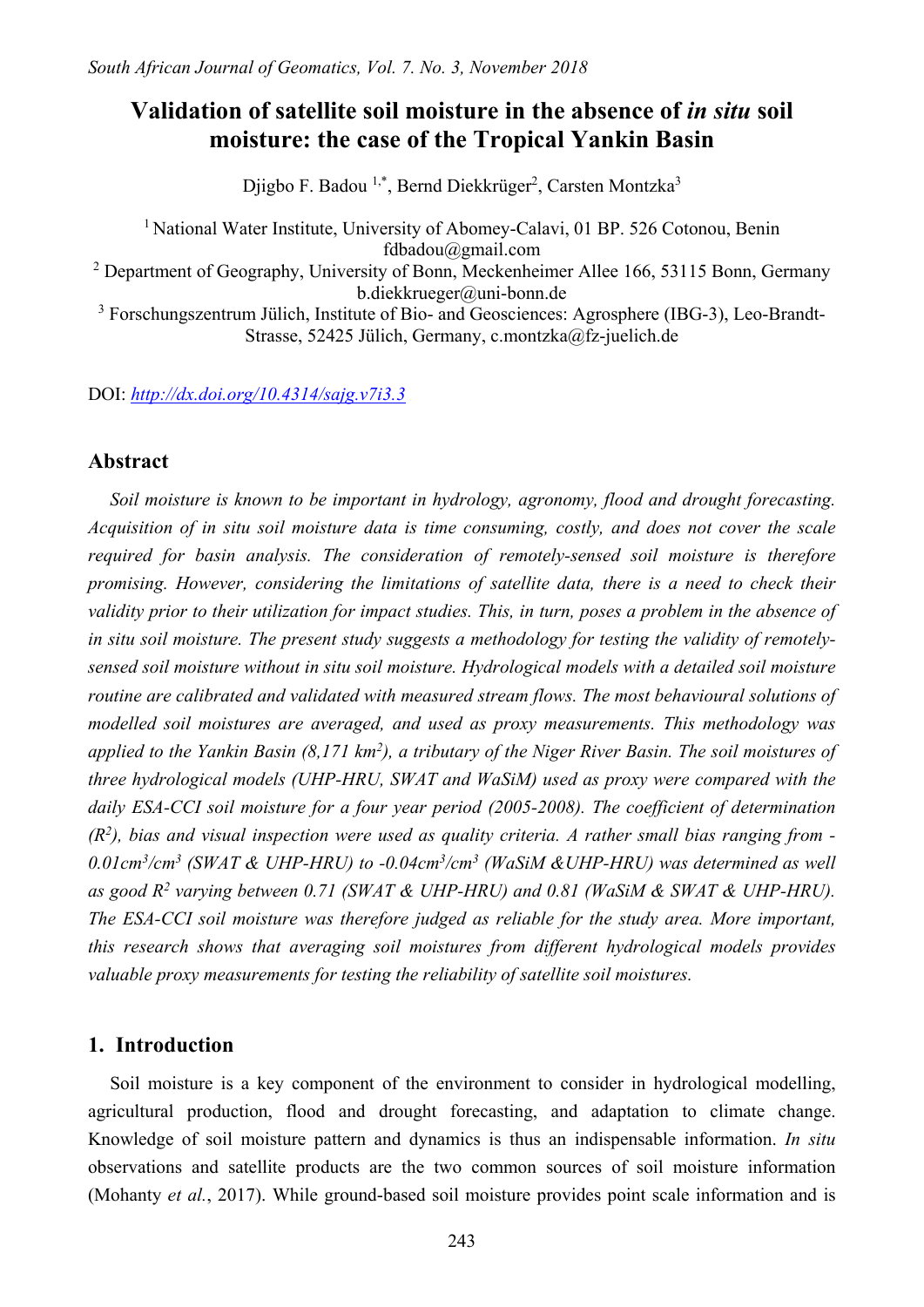appropriate for studies at small scales, satellite soil moisture products, due to their large spatial coverage, offer countless of applications at regional, continental and global scales. Also, remotely sensed soil moisture is readily more available and accessible than *in situ* measurements which make them more attractive.

However, prior to their use for impact studies, the validity and accuracy of satellite data must be evaluated. Checking the quality of satellite soil moisture products can "easily" be envisaged when *in situ* soil moisture measurements are available. But even in that case, the comparison is not straightforward (Colliander, Jackson, *et al.*, 2017; Montzka *et al.*, 2017). Actually, one of the main criticisms on satellite soil moisture is their coarse resolution (25 to 50 km) and their scale mismatch with *in situ* observations (Wanders *et al.*, 2012). Piles et *al.* (2011) suggested a downscaling scheme to cope with this shortcoming of remotely sensed soil moisture. Several further methods have been developed to enhance the spatial resolution of coarse global soil moisture products (Verhoest *et al.*, 2015; Im *et al.*, 2016; Colliander, Fisher, *et al.*, 2017; Jin *et al.*, 2017; Montzka *et al.*, 2018). Another possibility is the use of a distributed water balance model which allows the "upscaling" of *in situ* observations to match the scale of satellite products (e.g. Rötzer et *al.* 2014). An example of such possibility is given in the study of Wanders et *al.* (2012) who used the Soil-Water-Atmosphere-Plant model (SWAP, Kroes et *al.*, 2008; Van Dam, 2000), a distributed unsaturated zone model to "upscale" *in situ* soil moisture to the scale of the SMOS (Soil Moisture and Ocean Salinity), ASMR-E (Advanced Microwave Scanning Radiometer) and ASCAT(Advanced Scatterometer) soil moisture products (The spatial resolution of SMOS, ASCAT and ASMR-E products was 35-50 km, 25 km and 36-54 km respectively (Wanders *et al.*, 2012)

So far, all satellite soil moisture validation studies made use of *in situ* soil moisture or a combination of *in situ* and modelled soil moisture (Albergel et *al.*, 2009; Albergel et *al.*, 2011; Brocca et *al.*, 2010; Draper et *al.*, 2009; Lacava et *al.*, 2012; Su et *al.*, 2011; Wagner et *al.*, 2007). As many regions in the world are poorly gauged or ungauged, the question which then arises is how to check the quality of remotely sensed soil moisture for data scarce regions.

To cope with this issue of *in situ* soil moisture availability, the ISMN (International Soil Moisture Network, [http://ismn.geo.tuwien.ac.at/\)](http://ismn.geo.tuwien.ac.at/) has been set up to offer a web portal where standardised *in situ* soil moisture can be acquired (Dorigo *et al.*, 2011). If the initiative comprises more than 500 stations worldwide, there are some regions with very poor or no soil moisture monitoring network especially in Africa and Latina America. In West Africa, for instance, according to Albergel et *al.* (2011) and Dorigo et *al.* (2011), the network of the AMMA (African Monsoon Multidisciplinary Analysis) project made up of 10 stations installed over three sites is the sole network.

Hence, an alternative have to be found for checking the quality of satellite soil moisture products for ungauged areas. This study suggests a framework to test the validity of remotely-sensed soil moisture without *in situ* soil moisture.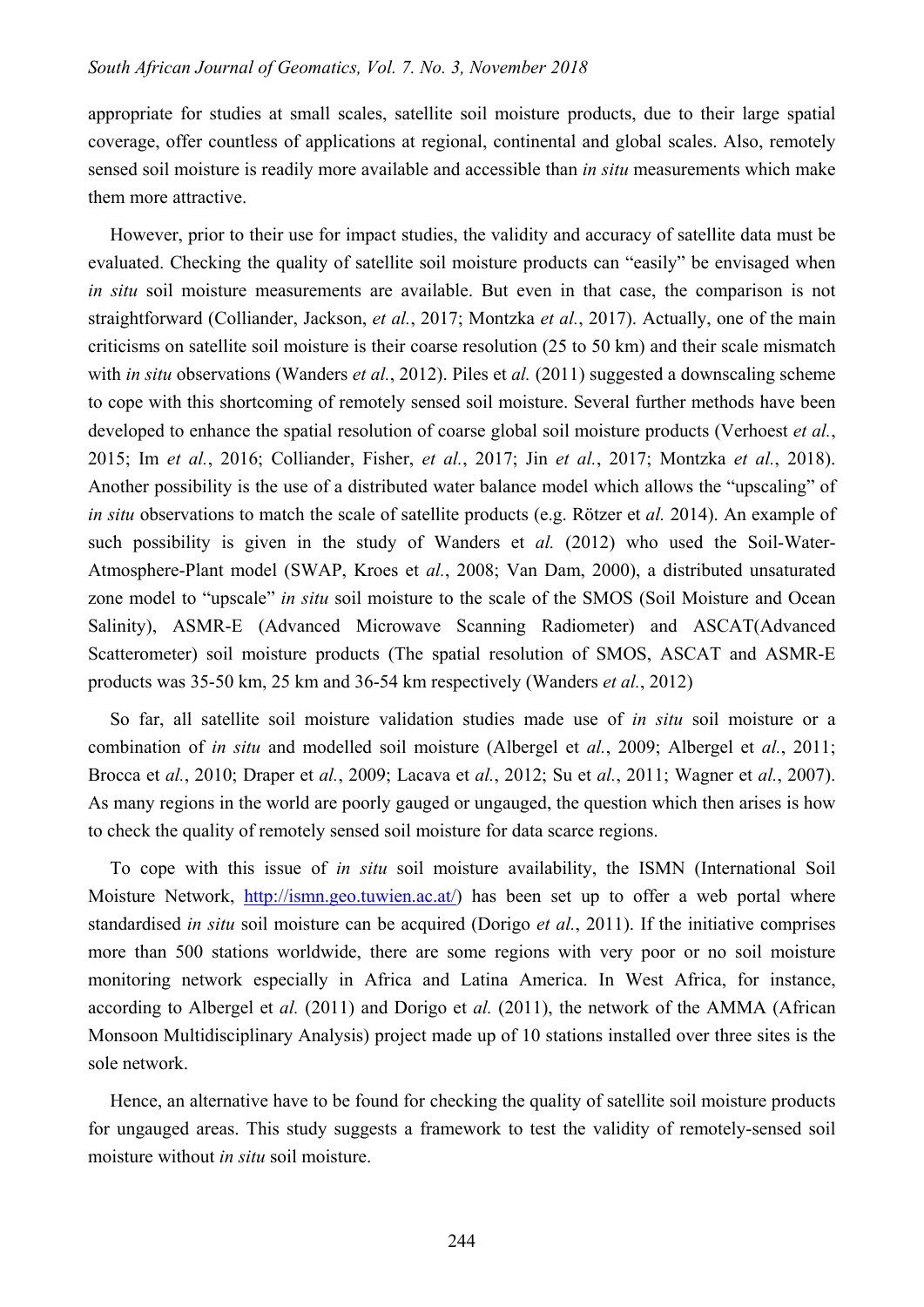# **2. Materials and methods**

As displayed in Figure 1, the idea is the use of hydrological modelling to generate modelled soil moisture taken as reference data for the validation of satellite soil moisture. The principle is implemented in three steps. The first step is the calibration and validation of hydrological models with stream flow data which, generally, are available for most catchments. Such models should have a detailed soil moisture routine otherwise soil moisture cannot be extracted. A calibration and validation (and not only a calibration) ensures that the output of the models are reliable (Biondi *et al.*, 2012). As hydrological models are *per se* uncertain (Pappenberger and Beven, 2006; Andreassian *et al.*, 2009; Juston *et al.*, 2012), we suggest that not only one single model but instead several models be used (Jiang *et al.*, 2007; Foley, 2010; Badou, 2016). The second stage is the extraction of modelled soil moisture. Hydrological models deliver a range of solutions (and not a single one) corresponding to acceptable performance criteria, and acceptable representation of processes known as behavioural solutions (Beven and Binley, 1992; Abbaspour, 2008; Krauße, 2013). To guarantee that the modelled soil moisture to be taken as reference is the "best" choice, a safeguard would be to select the soil moisture of the most behavioural solutions. The last step is the actual comparison of remotely-sensed and modelled soil moisture. To deal with the uncertainty inherent to any hydrological model output that might bias the comparison, we further propose that extracted soil moisture from the candidate models be combined (use of average, percentiles or confidence levels). A multi-objective validation using a number of performance criteria such as the coefficient of determination  $(R^2)$ , bias, root mean squared error (RMSE) and also visual inspection is necessary. It is worth noting that the suggested methodology is only recommended for the validation of satellite soil moisture over hydrological basins for which stream flow data are readily available (Dettinger and Diaz, 2000). It cannot be applied for geographical areas for which hydrological models cannot be calibrated and validated.



Figure 1. Conceptual framework for the validation of satellite soil moisture without *in situ* soil moisture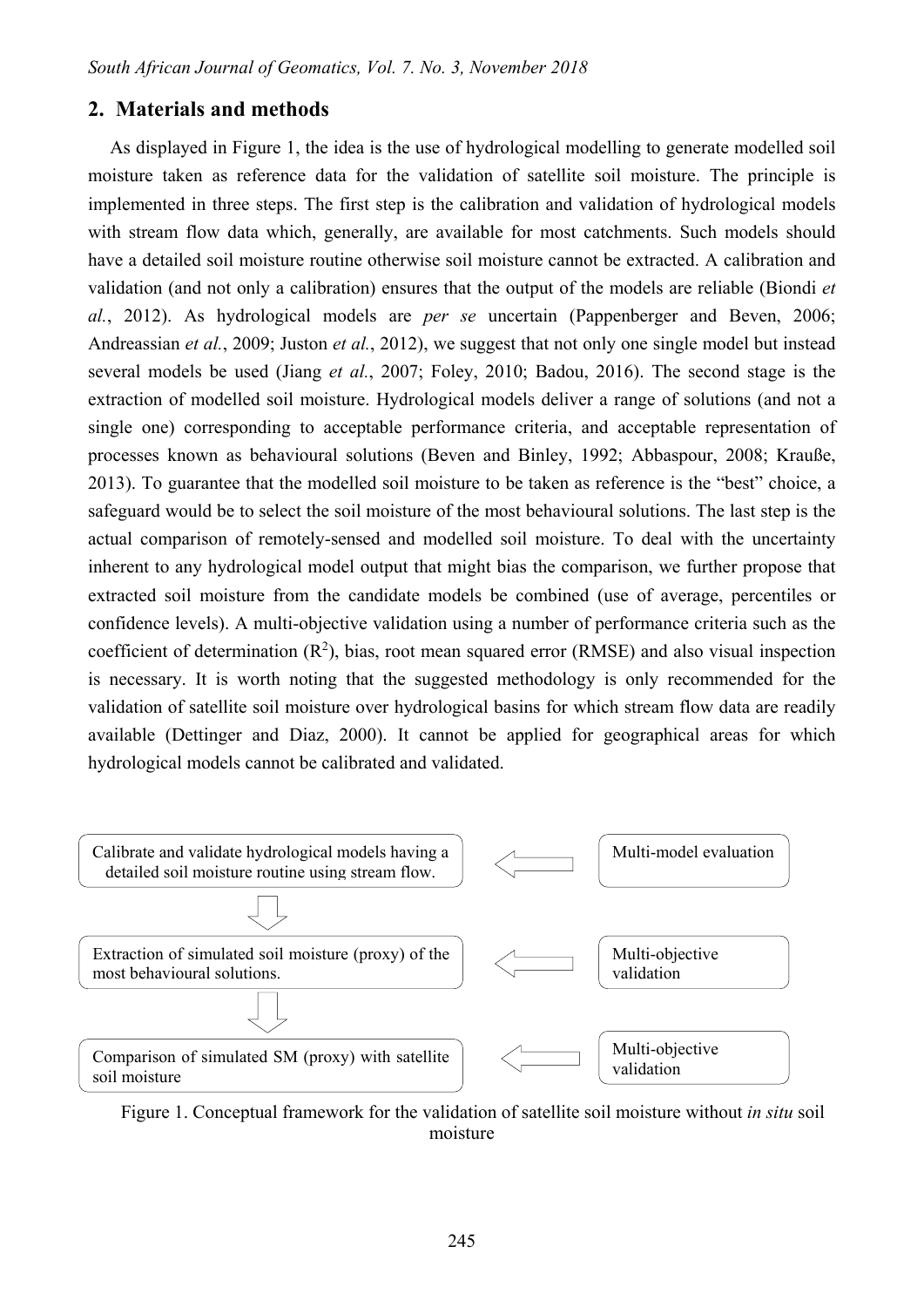# **3. Case study: Validation of the ESA-CCI soil moisture for the Yankin Basin**

### **3.1. Overview of the test basin**

The Alibori (427 km) is the largest affluent of the Niger River basin in Benin Republic (Figure 2). It originates on the eastern side of the Atacora's chain at 410 m.a.s.l in the commune of Péhunco and at mid-stream forms the Yankin Basin  $(8,171 \text{ km}^2)$ .



Figure 2. Overview of the Yankin basin in the Niger river basin located in Benin Republic

The vegetation is dominated by savannah, followed by farms and fallows then forest (CILSS, 2016). The climate is Sudano-sahelian with only one rainy season (April to October) and annual rainfall vary between 700 mm and 1250 mm while mean temperature is 28 °C. Three major soil types are found in the Yankin Basin: Albic Plinthosol, Haplic Lixsol, and Ferric and Albic Acrisol.

### **3.2. Hydrological models**

Three hydrological models having a detailed soil moisture routine, the Universal Hydrological Program – Hydrological Response Unit, UHP-HRU (Giertz et *al.*, 2010), Soil Water Assessment Tool, SWAT (Arnold et *al.*, 1998) and Water balance Simulation Model, WaSIM (Schulla, 1997; Schulla, 2012) were used. UHP-HRU is a conceptual, semi-distributed water balance model for assessing hydrological processes (surface runoff, interflow, baseflow, aquifer recharge, etc.). SWAT is also a conceptual, semi-distributed model developed for assessing the impacts of climate, land use and agricultural practices on water quality, water quantity and sediment. WaSiM is a physically-based and distributed model used for the simulation of water balance. A brief description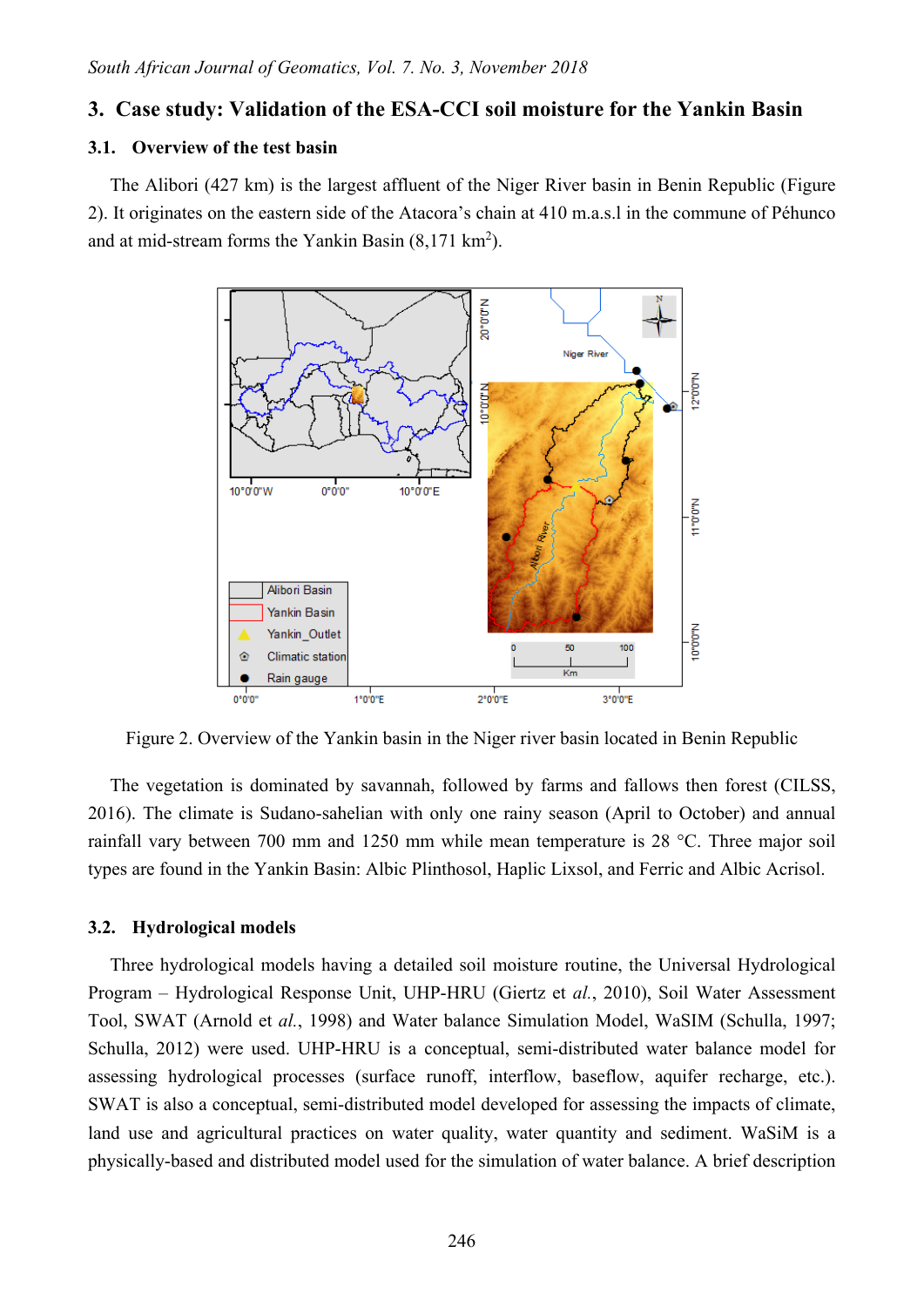of the models is given in Table 1. A more detailed description of each of these models can be found in Cornelissen, Diekkrüger and Giertz (2013).

The three models require the same input data (see Table 2) which are a digital elevation model, land use map related properties, soil map related properties, climate variables (rainfall, temperature, wind speed, humidity, and radiation). The Penman-Monteith method (Penman, 1956; Monteith, 1965) was used to compute potential evapotranspiration for the three models. Regardless of the model, stream flow is computed as the sum of surface runoff, interflow and baseflow.

|                            | WaSiM                                                        | <b>SWAT2009</b>                                                              | <b>UHP-HRU</b>                                                         |
|----------------------------|--------------------------------------------------------------|------------------------------------------------------------------------------|------------------------------------------------------------------------|
| Model type                 | Physically-based and<br>distributed                          | Conceptual and semi-<br>distributed                                          | Conceptual and semi-<br>distributed                                    |
| Spatial resolution         | Grid based spatial<br>discretisation                         | Fixed HRU                                                                    | Variable HRU                                                           |
| Soil module                | Richards' equation; soil is<br>divided into vertical layers. | Tipping bucket; soil is<br>divided into soil layers                          | Linear storage; soil is<br>divided into root and<br>unsaturated zones. |
| Simulated soil<br>moisture | For user-specified layers                                    | For each layer but only<br>provided as output as<br>integral of soil profile | For the root and unsaturated<br>zones.                                 |
| Stream flow                | Sum of surface runoff,<br>interflow and baseflow             | Sum of surface runoff,<br>lateral flow and baseflow                          | Sum of surface runoff,<br>interflow and baseflow                       |

Table 1. Comparison of the hydrological models used in this study with an emphasis on the soil moisture

Using stream flow data, Badou (2016) calibrated and validated the three models for the 1984- 1988 and 2005-2008 periods respectively. The calibration and validation were successful for three criteria, the Nash-Sutcliffe efficiency, NSE (Nash and Sutcliffe, 1970), Kling-Gupta efficiency, KGE (Gupta *et al.*, 2009) and coefficient of determination,  $R^2$  and were unsatisfactory to very good for the percent bias criterion, PBIAS (Gupta et *al.*, 1999).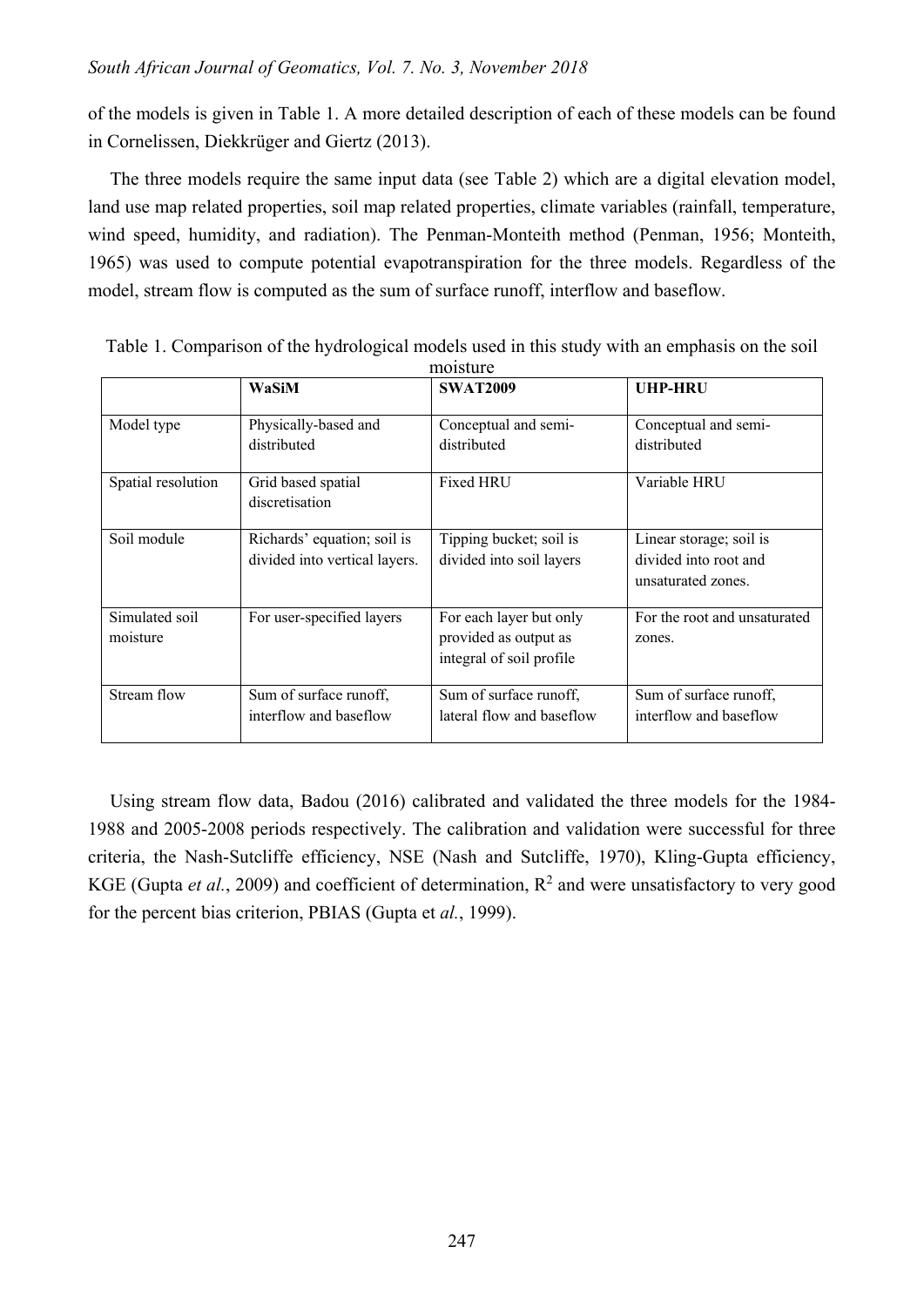| Data          | <b>Resolution</b><br>(scale)<br><b>Time period</b>          | <b>Relevance</b>                                                                   | <b>Sources</b>    |
|---------------|-------------------------------------------------------------|------------------------------------------------------------------------------------|-------------------|
| Climatic      | 12 stations                                                 |                                                                                    | <b>DMN</b> Benin  |
|               | 1984-2008                                                   |                                                                                    |                   |
| Topographic   | $30 \times 30m$                                             | Delineation of subbasins and HRU, topographic<br>parameters                        | <b>ASTER GDEM</b> |
| Land use      | 1:50,000<br>1979                                            | HRU delineation, root depth, leaf area index, albedo,<br>interception factor, etc. | <b>CENATEL</b>    |
| Soil          | 1:200,000<br>1978                                           | Texture, bulk density, hydraulic conductivity, etc.                                | <b>ORSTOM</b>     |
| Streamflow    | 01 station<br>1984-2008                                     | To generate simulated soil moisture used as proxy                                  | DGEau             |
| Soil moisture | $0.25^{\circ}$ x $0.25^{\circ}$<br>Topmost 2cm<br>2005-2008 |                                                                                    | ESA-CCI           |

Table 2. Summary of the data used for the study, modified after Badou (2016)

*ASTER GDEM stands for Advanced Spaceborne Thermal Emission and Reflection Radiometer Global Digital Elevation Model, CENATEL for Centre National de Télédétection et de Suivi Ecologique du Bénin, DMN for Direction Météorologique Nationale, ESA CCI for European Space Agency Climate Change Initiative and ORSTOM for Office pour la Recherche Scientifique et Technique d'Outre Mer (Office for Overseas Scientific and Technical Research; now IRD).*

The soil moisture data of the best solution of each of the three models were extracted for comparison with the ESA-CCI (European Space Agency Climate Change Initiative [http://www.esa](http://www.esa-cci.org/)[cci.org/\)](http://www.esa-cci.org/) soil moisture for the validation period. As shown in Table 2, the remotely-sensed product has a spatial resolution of  $0.25^{\circ}x$   $0.25^{\circ}$  and is given for the topmost 2cm at the daily time step. More details on the ESA-CCI soil moisture can be found in Liu et *al.* (2012). While for WaSiM the soil moisture of the uppermost 2cm layer was extracted, the soil moisture of the SWAT and UHP-HRU models were rescaled using straightforward proportions. To test the benefit of combining soil moistures from two or more models instead of using that of one single model (see Section 2), modelled soil moistures were averaged for all possible combinations (SWAT and UHP-HRU/ SWAT and WaSiM/ UHP-HRU and WaSiM/ SWAT, UHP-HRU and WaSiM). We, then, computed and analysed the difference between modelled soil moistures (both for individual models and their combinations) and satellite soil moisture.

#### **3.3. Results**

Modelled and remotely-sensed soil moistures were compared using graphical technique and quantitative metrics.

#### *3.3.1. Graphical technique*

Figure 3 and Figure 4 display the graphs of the comparison of modelled and ESA-CCI soil moisture for the study area.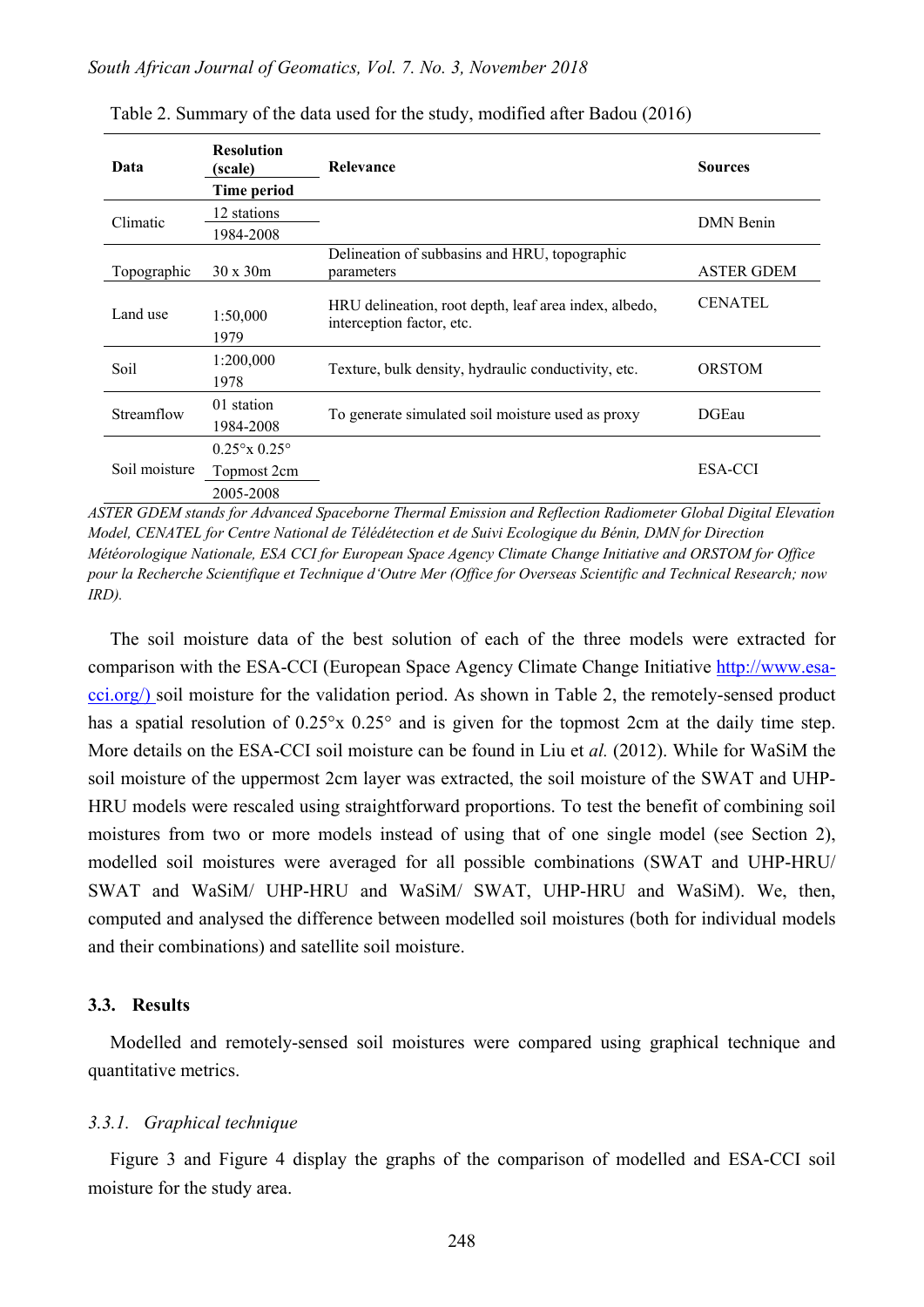When modelled soil moisture from individual model is used, UHP-HRU seems the best case of agreement between modelled and satellite soil moisture especially for the years 2007 and 2008. Satellite data underestimate SWAT soil moisture and lead to high discrepancies (nearly 0.2  $\text{cm}^3/\text{cm}^3$ ) for the years 2005, 2007 and 2008 on the one hand and overestimate WaSiM values with a difference of -0.15  $\text{cm}^3/\text{cm}^3$  on the other hand.



Figure 3. Difference between catchment averaged modelled and satellite soil moistures for the WaSiM, SWAT and UHP-HRU models.



Figure 4. Difference between catchment averaged modelled and satellite soil moistures for the combinations of the WaSiM, SWAT and UHP-HRU models.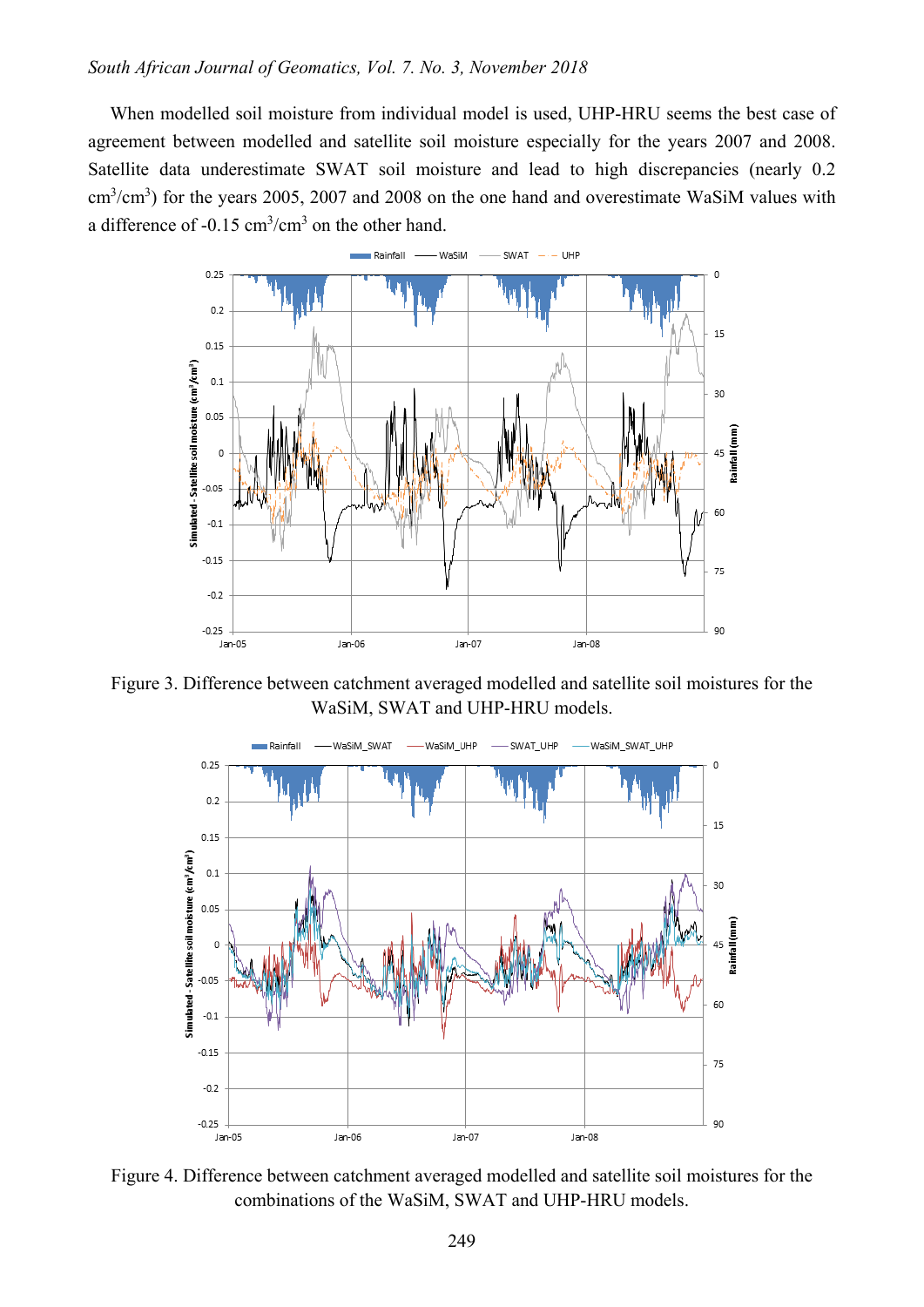In comparison with Figure 3, Figure 4 clearly shows that with the combination of models soil moisture, results are improved. The best outcome is obtained when the soil moisture of the three models are averaged. The graph "WaSiM\_SWAT\_UHP" shows discrepancies barely greater than 0.05 cm<sup>3</sup>/cm<sup>3</sup> (in absolute values) for 2007 and 2008, and lesser than 0.1 cm<sup>3</sup>/cm<sup>3</sup> (in absolute values) for 2005-2006. Likewise, averaging WaSiM and SWAT outputs lead to small discrepancies between modelled and satellite soil moisture for 2007, and quite similar results for 2008 and 2005- 2006 but to a lesser extent than in the case of the combination of the three models. With the combination of WaSiM and UHP-HRU, negative biases  $(-0.08 \text{ to } -0.13 \text{ cm}^3/\text{cm}^3)$  are found for each of the four year of the comparison. The poorest fit was obtained for the combination of SWAT and UHP-HRU with absolute biases of more or less 0.1 cm<sup>3</sup>/cm<sup>3</sup> except for 2007. However, this poor fit is, by far, better than the fit obtained when SWAT and WaSiM soil moisture are taken individually.

#### *3.3.2. Quantitative measures*

Table 3 and Table 4 showcase the quantitative metrics of the comparison between modelled and satellite soil moisture when single model outputs are considered and when models outputs are combined respectively. An analysis of these tables reveals that with the combination of models soil moisture improve the results especially with respect to the  $\mathbb{R}^2$  criterion.

Considering the bias metric, the lowest absolute value  $(0.01 \text{cm}^3/\text{cm}^3)$  is determined for SWAT while the highest value  $(-0.048 \text{cm}^3/\text{cm}^3)$  corresponds to the comparison with WaSiM soil moisture. Combined models and satellite soil moisture yield smaller biases with a maximum bias of - 0.039cm<sup>3</sup>/cm<sup>3</sup> against -0.048cm<sup>3</sup>/cm<sup>3</sup> for the WaSiM model taken individually. Concerning individual models, the lowest and highest biases are obtained for SWAT and WASIM soil moistures respectively. Averaging modelled soil moistures, the lowest bias is given for the combination SWAT and UHP-HRU while the highest bias corresponds to the combination of UHP-HRU and WaSiM. Thus, the combination of modelled soil moistures seems to be linear with respect to the bias criterion.

| Model                                                  | <b>UHP-HRU</b> | <b>SWAT</b> | WaSiM    |
|--------------------------------------------------------|----------------|-------------|----------|
| Mean modelled SM<br>$\text{cm}^3/\text{cm}^3$ )        | 34.4           | 45.77       | 29.52    |
| Mean remotely-sensed SM<br>$\text{(cm}^3/\text{cm}^3)$ | 42.85          | 42.85       | 42.85    |
| Mean bias<br>$\text{cm}^3/\text{cm}^3$ )               | $-0.03$        | 0.01        | $-0.048$ |
| $R^2$                                                  | 0.83           | 0.57        | 0.54     |

Table 3. Comparison of modelled and remotely-sensed soil moisture for the WaSiM, SWAT and

UHD-HRU models.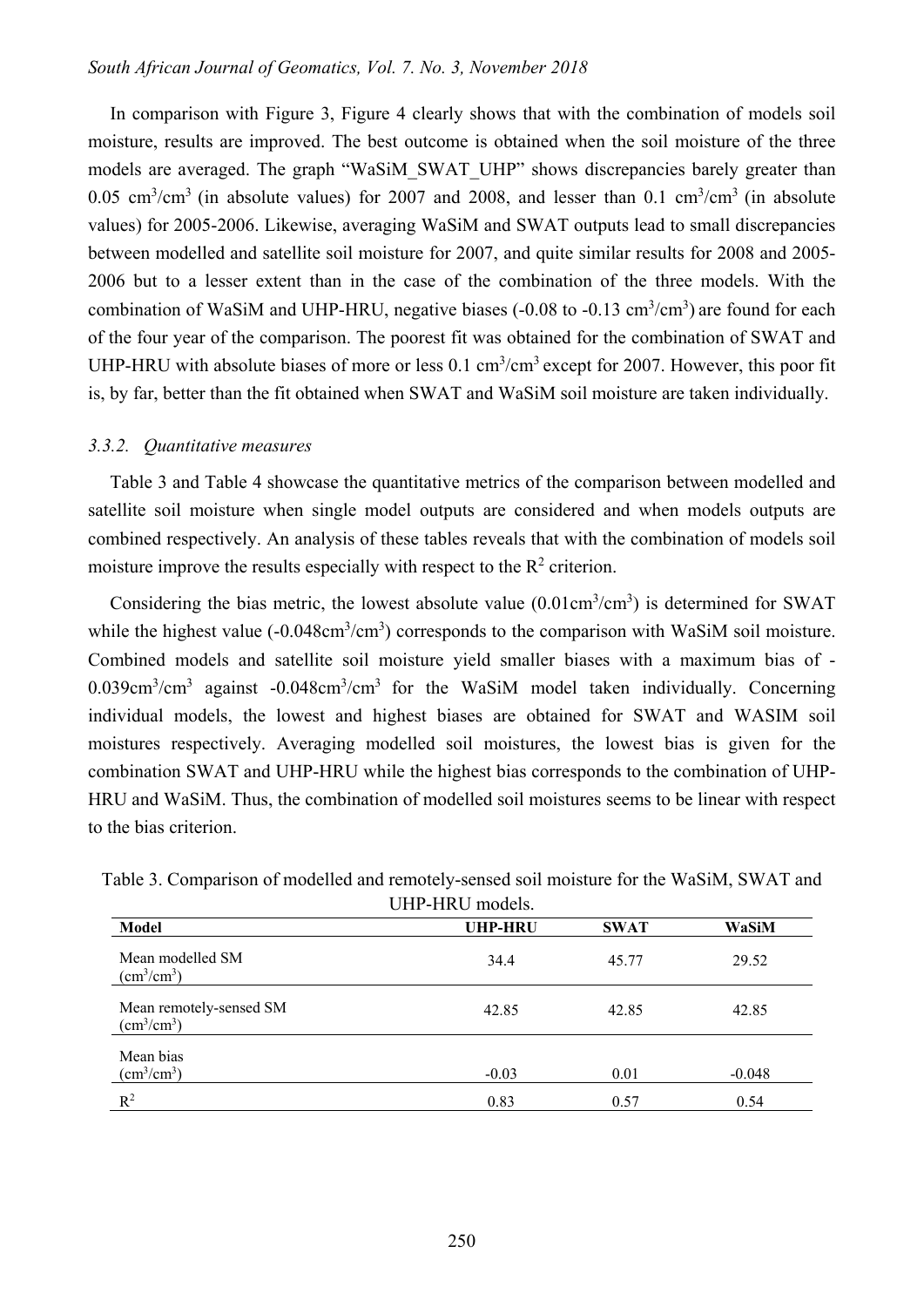|                                                            |            | $\ldots$ would be $\ldots$ . When $\ldots$ in $\ldots$ |                 |                       |
|------------------------------------------------------------|------------|--------------------------------------------------------|-----------------|-----------------------|
| Model                                                      | WaSiM SWAT | <b>WaSiM UHP</b>                                       | <b>SWAT UHP</b> | <b>WaSiM SWAT UHP</b> |
| Mean modelled<br>$SM$ (cm <sup>3</sup> /cm <sup>3</sup> )  | 45.743     | 38.861                                                 | 48.939          | 44.514                |
| Mean remotely-<br>sensed SM<br>$\text{(cm}^3/\text{cm}^3)$ | 42.850     | 42.850                                                 | 42.850          | 42.850                |
| Mean bias<br>(cm <sup>3</sup> /cm <sup>3</sup> )           | $-0.019$   | $-0.039$                                               | $-0.010$        | $-0.023$              |
| $R^2$                                                      | 0.77       | 0.77                                                   | 0.71            | 0.81                  |
|                                                            |            |                                                        |                 |                       |

Table 4. Comparison of modelled and remotely-sensed soil moisture for the combinations of the WaSiM, SWAT and UHP-HRU models.

With respect to the coefficient of determination, very good score (0.83) is obtained for the comparison of remotely-sensed soil moisture with soil moisture modelled using UHP-HRU while the comparison with the two other models yield only satisfactory result (0.54 and 0.57). A minimum  $\mathbb{R}^2$  value of 0.71 is obtained for the comparison with averaged models soil moisture showing the benefit of averaging models soil moisture. Considering models individually, the highest and lowest  $R^2$  values are obtained for the comparison with UHP-HRU and WASIM soil moistures respectively. Averaging modelled soil moistures, the highest  $\mathbb{R}^2$  is given for the comparison with WaSiM and SWAT soil moistures while the lowest corresponds to the comparison with SWAT and UHP-HRU. Hence, the combination of models seems to be non-linear with respect to the  $R^2$  measure of goodness of fit.

# **3.4. Discussion**

When the ESA-CCI soil moisture product is compared with averaged modelled soil moistures the discrepancies are smaller and the correlations higher than when the comparison is done with soil moisture from individual models alone. When modelled soil moisture from either SWAT or WaSiM model were compared to satellite soil moisture, the ESA-CCI soil moisture was evaluated as poor (see Figure 3). Conversely, when soil moisture from the models are averaged and taken as a reference a better score is obtained and the ESA-CCI product is acceptable (see Figure 4 and Table 4). The combination of models soil moisture is more reliable because the soil moisture of the models taken individually are poorly correlated among themselves (see Figure 3) while the combined models soil moisture yield a good timing among themselves especially during the rainy season (see Figure 4). Differences between modelled soil moistures might emanate from the differences between soil moisture computation procedures of the individual models. UHP-HRU only simulates the water available for plants within the root zone, SWAT simulates the moisture of each user-specified layer but only provides it for the entire soil depth, and WaSiM simulates the soil moisture of user-specified layers (Table 1). The mismatch between the thicknesses of the ESA-CCI soil moisture (2 cm) and that of the modelled soil moistures which necessitated scaling down SWAT and UHP-HRU soil moistures to 2 cm (Section 3.2) might have also contributed to these differences. Hence, the largest discrepancies were obtained with the SWAT model whose soil moisture is provided for the entire soil depth (Figure 3). Combining hydrological models outputs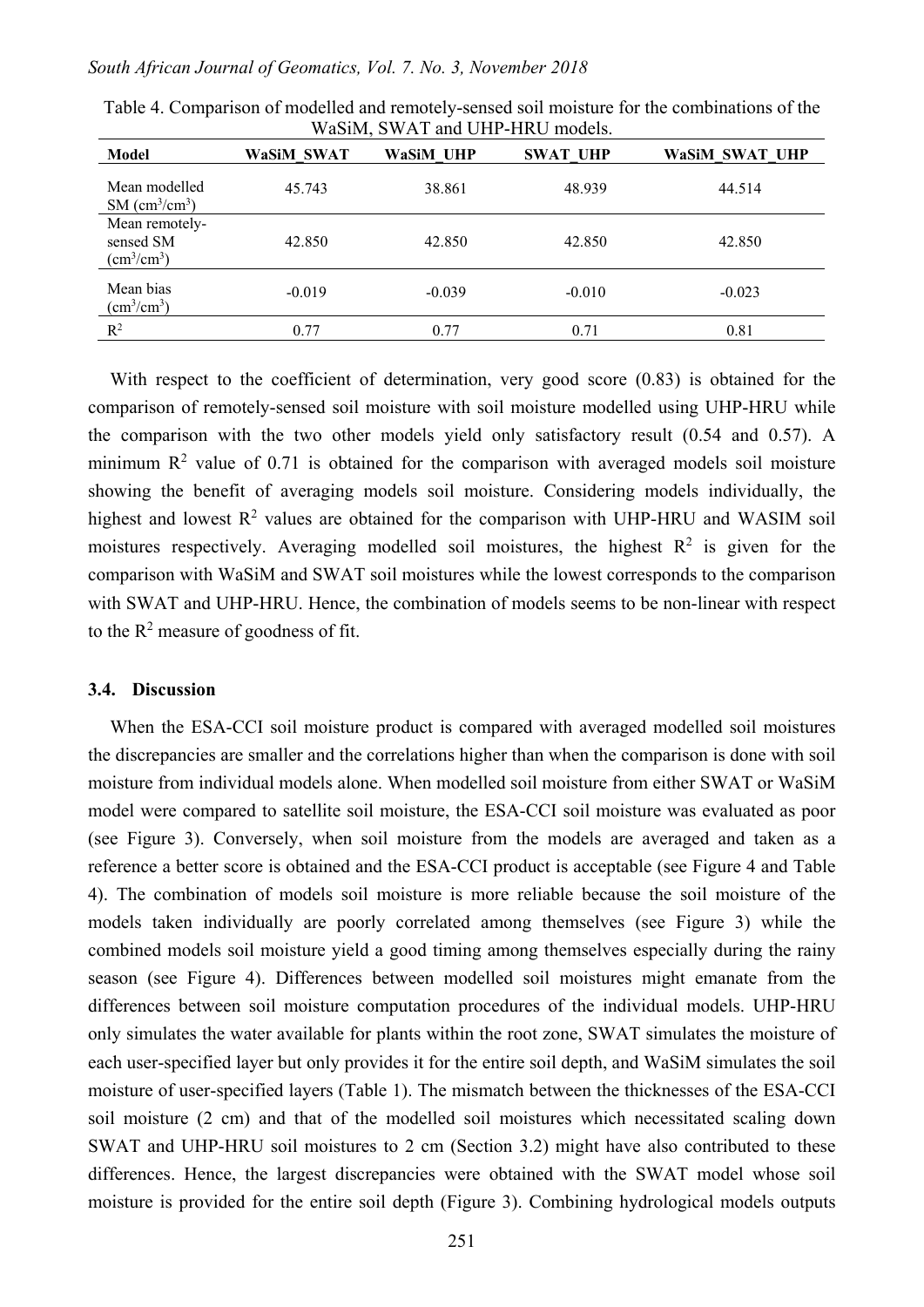has been reported to improve the representativeness of the processes (Viney et *al.*, 2009). The fact that the correlation is higher when the soil moistures of the three models are averaged suggests that individual models weaknesses are compensated while their strengths are amplified. However, these are not a linear relationships.

The findings presented in this case study are partly consistent with previous studies on the validation of satellite soil moisture datasets. Albergel et *al.* (2011) analysed the reliability of the soil moisture products from the ECMWF (European Centre for Medium Range Weather Forecasts), ASCAT and SMOS for 200 stations located in the US, Europe, Australia and Africa including 6 stations from the AMMA stations located nearby the Yankin Basin. They found an  $\mathbb{R}^2$  of 0.42, 0.45 and 0.55 and a bias of 0.079, -0.074 and -0.179 for the SMOS, ECMWF and ASCAT respectively. Brocca et *al.* (2012) compared ASCAT and modelled soil moisture for the surface layer and the root zone in the Niccone basin in Central Italy. They reported a high correlation of 0.78 and 0.98 for the surface and root zone respectively. Leroux et *al.* (2013) assessed the quality of the SMOS soil moisture for the year 2010 by comparing it with ground data and three other soil moisture products ASCAT, VUA (AMSR-E soil moisture product from the Vrije University of Amsterdam) and ECMWF for four watersheds of the US. They found that the SMOS correlate reasonably well with *in situ* measurements and that the ECMWF and VUA have good correlations but high biases. The quality of the SMOS soil moisture of the year 2010 was also investigated by Sánchez *et al.* (2012) in comparison with observations from REMEDHUS network in Spain. A good fit was found between the two soil moisture products with an  $\mathbb{R}^2$  of 0.73 and a bias of 0.053 m<sup>3</sup>/m<sup>3</sup>. Similar results were found for the ESA CCI soil moisture product in China (An *et al.*, 2016) and East Africa (McNally *et al.*, 2016).

### **4. Conclusion**

The validation of satellite soil moisture products is the focus of increasing studies. This research suggested a methodology applicable to hydrological basins where *in situ* soil moisture measurements are not available. The basic idea is to use water balance models to generate proxy measurements. Some safeguards are suggested to ensure that modelled soil moistures are reliable and less uncertain: a multi-model approach i.e. the use of several hydrological models, a multiobjective validation of these models, the extraction of the most behavioural solutions, and the combination of the extracted soil moistures (use of average, percentiles or confidence levels). The methodology was successfully tested for the ESA-CCI soil moisture product over the tropical Yankin Basin in Benin for which three hydrological models with detailed soil moisture modules (SWAT, UHP-HRU and WaSiM) were used. ESA-CCI and modelled soil moistures were compared for a period of four years, 2005-2008. It was found that:

(i) using single model soil moistures as proxy measurements, the ESA-CCI soil moistures show small discrepancies (-0.1 to 0.05  $\text{cm}^3/\text{cm}^3$ ) only for the UHP-HRU derived soil moistures,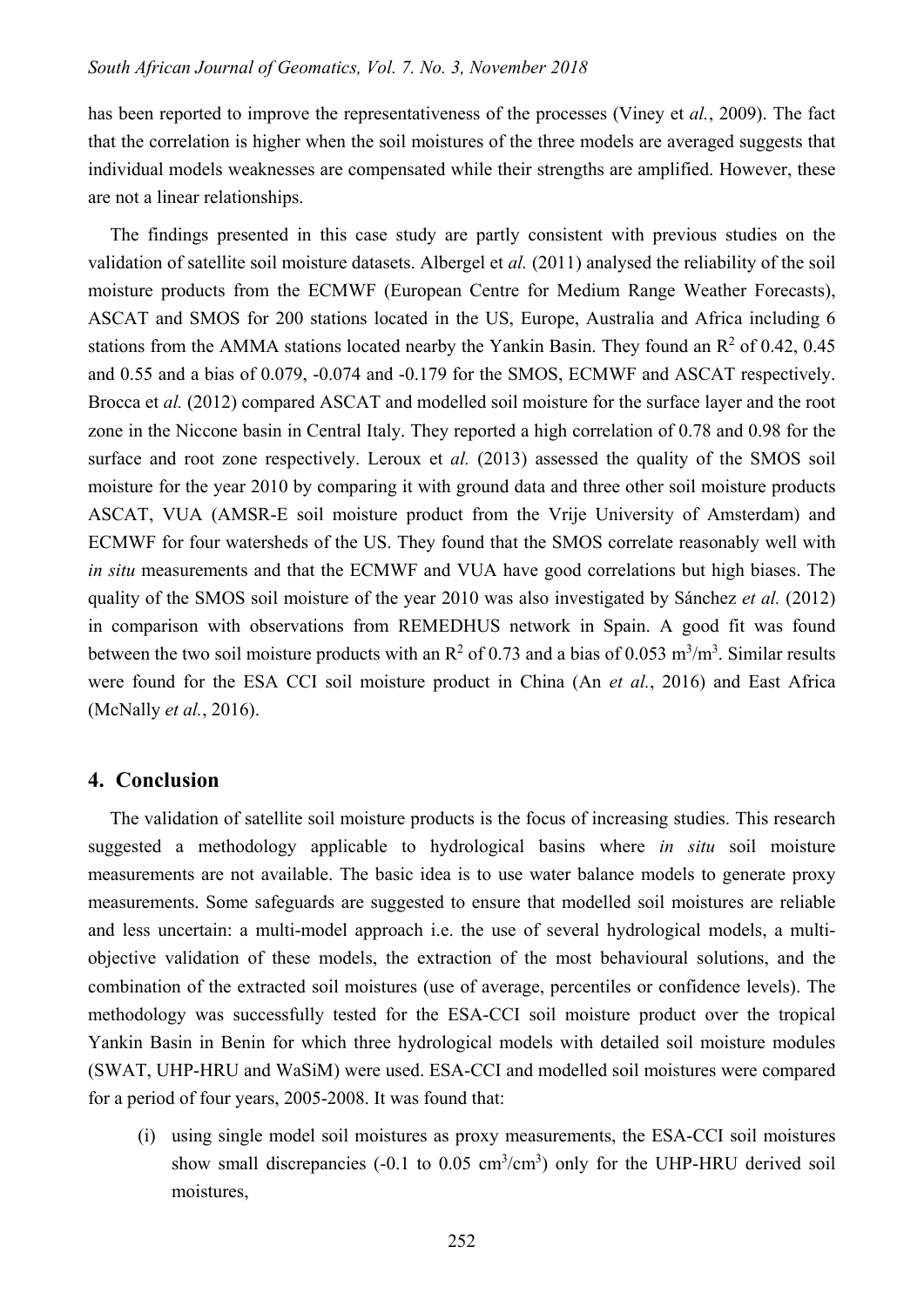- (ii) using averaged modelled soil moistures as proxy measurements, maximum and minimum discrepancies values are reduced by nearly  $0.1 \text{ cm}^3/\text{cm}^3$  in comparison to the case when models are considered individually; and
- (iii) the smallest discrepancies (0.05 cm<sup>3</sup>/cm<sup>3</sup>) and best performance ( $\mathbb{R}^2$  of 0.81) are obtained when the soil moistures from the three models are averaged and used as proxy measurements.
- (iv) the combination of modelled soil moistures seems to be linear with respect to the bias accuracy metric but non-linear for the coefficient of determination ( $\mathbb{R}^2$ ).

Our results suggest that averaging soil moistures from different hydrological models provides valuable proxy measurements for testing the reliability of satellite soil moistures.

To further evaluate the robustness of the suggested methodology, research on different satellite soil moisture products and different hydrological models over areas of different climatic conditions is needed.

# **5. Acknowledgement**

This study was conducted at the Graduate Research Programme on Climate Change and Water Resources of the University of Abomey-Calavi in the framework of the WASCAL Initiative and funded by German Ministry of Education and Research (BMBF).

# **6. Reference**

- Abbaspour, K. C. (2008) 'SWAT-CUP2: SWAT Calibration and Uncertainty Programs A User Manual. Department of Systems Analysis, Integrated Assessment and Modelling (SIAM), Eawag, Swiss Federal Institute of Aquatic Science and Technology, Duebendorf, Switzerland', p. 95.
- Albergel, C., de Rosnay, P., Gruhier, C., Muñoz-sabater, J., Hasenauer, S., Isaksen, L., Kerr, Y. and Wagner, W. (2011) *Evaluation of remotely sensed and modelled soil moisture products using global ground-based in situ observations*. Berkshire, England. Available at: http://www.ecmwf.int/publications/.
- Albergel, C., Rudiger, C., Carrer, D., Calvet, J.-C., Fritz, N., Naeimi, V., Bartalis, Z. and Hasenauer, S. (2009) 'An evaluation of ASCAT surface soil moisture products with in-situ observations in Southwestern France', *Hydrology and Earth System Sciences*, 13, pp. 115–124. Available at: www.hydrol-earth-syst-sci.net/13/115/2009/.
- An, R., Zhang, L., Wang, Z., Quaye-Ballard, J. A., You, J., Shen, X., Gao, W., Huang, L., Zhao, Y. and Ke, Z. (2016) 'Validation of the ESA CCI soil moisture product in China', *International Journal of Applied Earth Observation and Geoinformation*, 48, pp. 28–36. doi: https://doi.org/10.1016/j.jag.2015.09.009.
- Andreassian, V., Perrin, C., Berthet, L., Moine, N. Le, Lerat, J., Loumagne, C., Oudin, L., Mathevet, T., Ramos, M. H., Val, A., Andreassian, V., Perrin, C., Berthet, L., Moine, N. Le and Lerat, J. (2009) 'Crash tests for a standardized evaluation of hydrological models', *Hydrol. Earth Syst. Sci.*, 13, pp. 1757–1764.
- Arnold JG, Srinivasan R, Muttiah RS, W. J. (1998) 'Large area hydrologic modeling and assessment–Part 1: Model development', *Journal of the American Water Resources Association*, 34, pp. 73–89.
- Badou, D. F. (2016) *Multi-model evaluation of blue and green water availability under climate change in four non-Sahelian basins of the Niger River basin. Published PhD Thesis, pp.1-155*. University of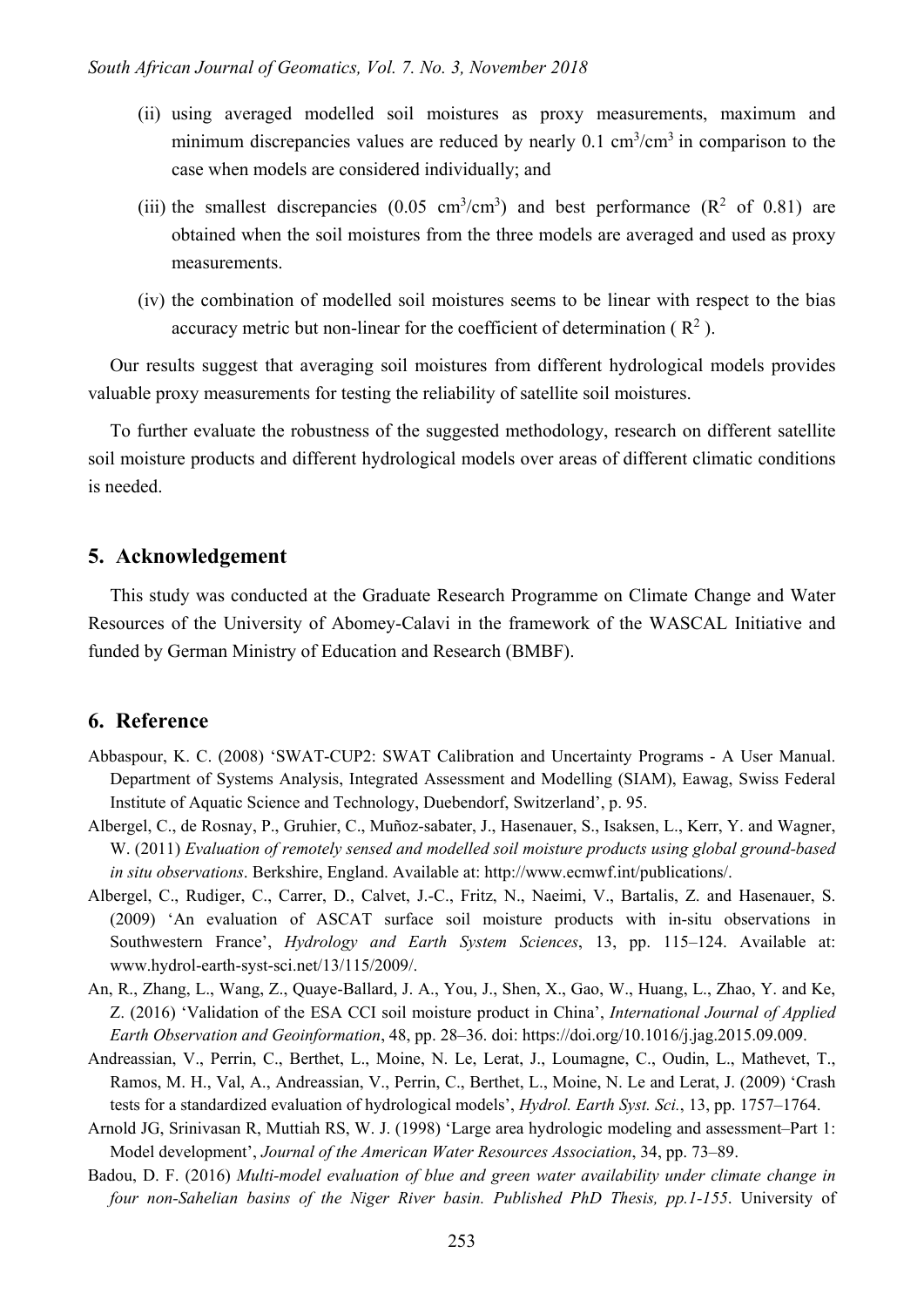Abomey-Calavi, Benin. Available at: http://www.wascal-uac.org/new/thesis/DjigboFélicienBADOU.pdf.

- Beven, K. J. and Binley, A. (1992) 'The future of distributed models: Model calibration and uncertainty prediction.', *Hydrological Processes*, 6(3), pp. 279 – 298. doi: 10.1002/hyp.3360060305.
- Biondi, D., Freni, G., Iacobellis, V., Mascaro, G. and Montanari, A. (2012) 'Validation of hydrological models: Conceptual basis, methodological approaches and a proposal for a code of practice', *Physics and Chemistry of the Earth*, 42–44, pp. 70–76. doi: 10.1016/j.pce.2011.07037.
- Brocca, L., Melone, F., Moramarco, T., Wagner, W. and Hasenauer, S. (2010) 'ASCAT soil wetness index validation through in situ and modeled soil moisture data in central Italy', *Remote Sensing of Environment*, 114, pp. 2745–2755. doi: 10.1016/j.rse.2010.06.009.
- Brocca, L., Moramarco, T., Melone, F., Wagner, W., Hasenauer, S. and Hahn, S. (2012) 'Assimilation of Surface- and Root-Zone ASCAT Soil Moisture Products Into Rainfall – Runoff Modeling', *IEEE Transactions on Geoscience and Remote Sensing*, 50, pp. 2542–2555. doi: 10.1109/TGRS.2011.2177468.
- CILSS (2016) *Landscapes of West Africa - A Window On A Changing World. U.S. Geological Survey EROS, 47914 252nd St, Garretson, SD 57030, United States*. Available at: https://eros.usgs.gov/westafrica/.
- Colliander, A., Fisher, J. B., Halverson, G., Merlin, O., Misra, S., Bindlish, R., Jackson, T. J. and Yueh, S. (2017) 'Spatial Downscaling of SMAP Soil Moisture Using MODIS Land Surface Temperature and NDVI During SMAPVEX15', *IEEE Geoscience and Rempte Sensing Letters*, 14(11), pp. 2107–2111.
- Colliander, A., Jackson, T. ., Bindlish, R., Chana, S., N., D., S.B.Kim, Cosh, M. ., Dunbar, B. ., Dang, L., L.Pashaian, Asanum, J., Aida, K., Berg, A., Rowlandson, T., Bosch, D., Caldwell, T., Caylor, K., D.Goodrich, … and Yueh, S. (2017) 'Validation of SMAP surface soil moisture products with core validation sites', *Remote Sensing of Environment*, 191, pp. 215–231. doi: https://doi.org/10.1016/j.rse.2017.01.021.
- Cornelissen, T., Diekkrüger, B. and Giertz, S. (2013) 'A comparison of hydrological models for assessing the impact of land use and climate change on discharge in a tropical catchment', *Journal of Hydrology*, 498, pp. 221–236. doi: 10.1016/j.jhydrol.2013.06.016.
- Van Dam, J. C. (2000) *Field scale water flow and solute transport. SWAP model concepts, parameter estimation and case studies. Published PhD thesis, pp.1-179*. Wageningen University, Netherlands. Available at: http://library.wur.nl/WebQuery/wurpubs/fulltext/121243.
- Dettinger, M. D. and Diaz, H. F. (2000) 'Global Characteristics of Stream Flow Seasonality and Variability', *Journal of Hydrometeorology*, 1, pp. 289–310. doi: 0.1175/1525-7541(2000)001.
- Dorigo, W. A., Wagner, W., Hohensinn, R., Hahn, S., Paulik, C., Xaver, A., Gruber, A., Drusch, M., Mecklenburg, S., van Oevelen, P., Robock, A. and Jackson, T. (2011) 'The International Soil Moisture Network: a data hosting facility for global in situ soil moisture measurements', *Hydrology and Earth System Sciences*, 15, pp. 1675–1698. doi: 10.5194/hess-15-1675-2011.
- Draper, C. S., Walker, J. P., Steinle, P. J., de Jeu, R. A. M. and Holmes, T. R. H. (2009) 'An evaluation of AMSR- E derived soil moisture over Australia', *Remote Sensing of Environment*, 113, pp. 703–710. doi: 10.1016/j.rse.2008.11.011.
- Foley, A. M. (2010) 'Uncertainty in regional climate modelling: A review', *Progress in Physical Geography*, 34(5), pp. 647–670. doi: 10.1177/0309133310375654.
- Giertz, S., Hiepe, C., Steup, G., Sintondji, L., Diekkrüger, B. (2010) *Hydrological processes and soil degradation in Benin in: Speth, P., Christoph, M., Diekkrüger, B. (Eds.), Impacts of Global Change on the Hydrological Cycle in West and Northwest Africa. Springer*. Berlin.
- Gupta, H. V., Kling, H., Yilmaz, K. K. and Martinez, G. F. (2009) 'Decomposition of the mean squared error and NSE performance criteria: Implications for improving hydrological modelling', *Journal of Hydrology*, 377, pp. 80–91. doi: 10.1016/j.jhydrol.2009.08.003.
- Gupta, H. V., Sorooshian, S. and Yapo, P. O. (1999) 'Status of automatic calibration for hydrologic models: Comparison with multilevel expert calibration.', *Journal of Hydrologic Engineering*, 4(2), pp. 135–143. doi: http://dx.doi.org/10.1061/(ASCE)1084-0699(1999)4:2(135).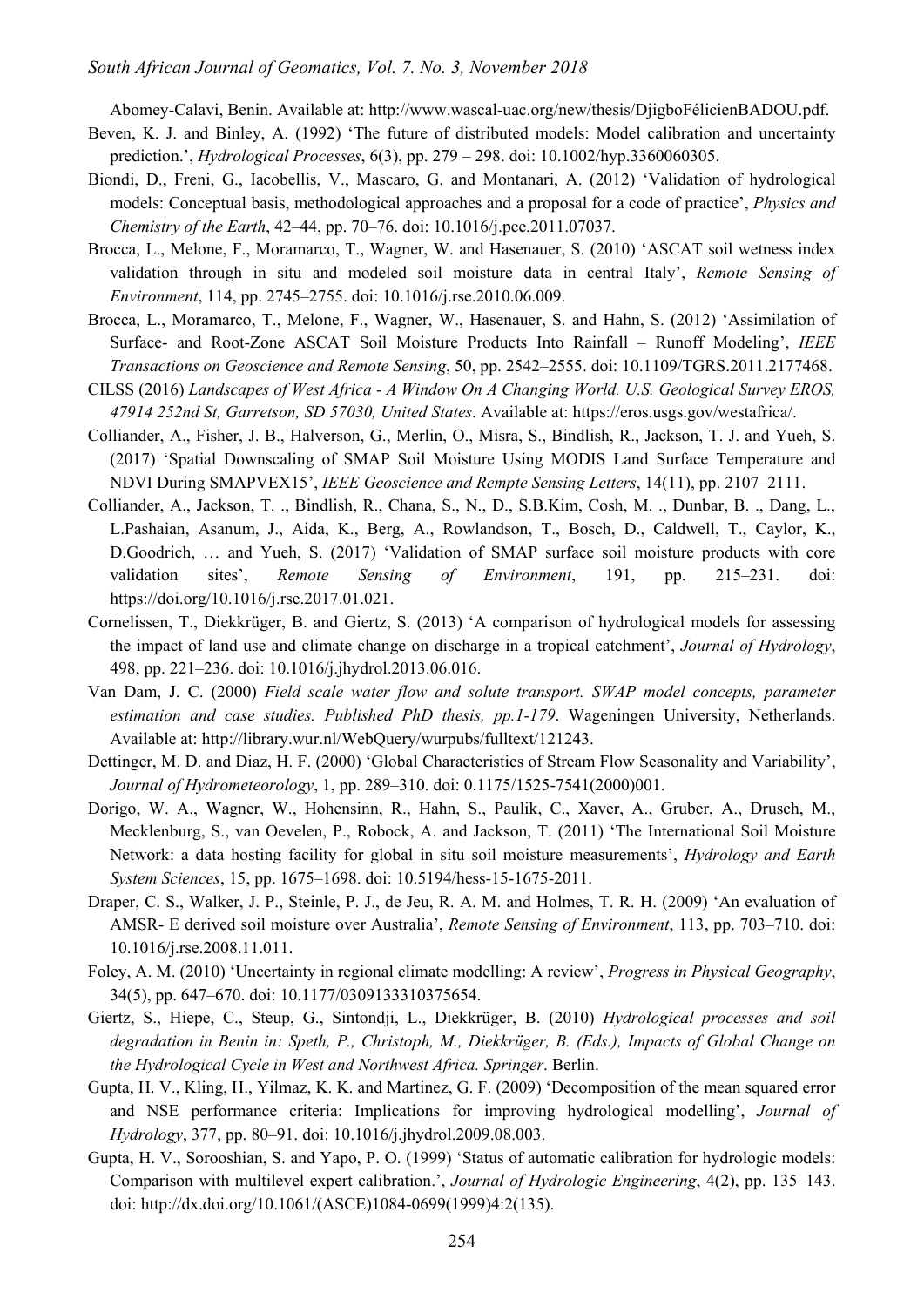- Im, J., Park, S., Rhee, J., Baik, J. and Choi, M. (2016) 'Downscaling of AMSR-E soil moisture with MODIS products using machine learning approaches', *Environmental Earth Sciences*, 75(15). doi: 10.1007/s12665-016-5917-6.
- Jiang, T., David, Y., Xu, C., Chen, X., Singh, V. P. and Chen, X. (2007) 'Comparison of hydrological impacts of climate change simulated by six hydrological models in the', *Journal of Hydrology*, 336, pp. 316–333. doi: 10.1016/j.jhydrol.2007.01.010.
- Jin, Y., Ge, Y., Wang, J., Chen, Y., Heuvelink, G. B. M. and Atkinson, P. M. (2017) 'Downscaling AMSR-2 Soil Moisture Data With Geographically Weighted Area-to-Area Regression Kriging', *IEEE Transactions on Geoscience and Remote Sensing*, 56(4), pp. 2362–2376. doi: 10.1109/TGRS.2017.2778420.
- Juston, J. M., Kauffeldt, A., Montano, B. Q., Seibert, J., Beven, K. J. and Westerberg, I. K. (2012) 'Smiling in the rain : Seven reasons to be positive about uncertainty in hydrological modelling. Invited Commentary', *Hydrological Processes*, 27(7), pp. 1117–1122. doi: 10.1002/hyp.9625.
- Krauße, T. (2013) *Robust parameter estimation – chances for hydrologic modelling in uncertain conditions. Published PhD thesis,pp. 1-131*. Technische Universität Dresden, Germany. Available at: https://www.researchgate.net/publication/259482759\_Robust\_parameter\_estimation\_chances for hydrologic modelling in uncertain conditions.
- Kroes, J. G., van Dam, J. C., Groenendijk, P., Hendriks, R. F. A. and Jacobs, C. M. J. (2008) 'SWAP version 3.2 -Theory description and user manual'. Alterra and Wageningen, pp. 1–284. Available at: https://library.wur.nl/WebQuery/wurpubs/fulltext/176385.
- Lacava, T., Matgen, P., Brocca, L., Bittelli, M., Pergola, N., Moramarco, T. and Tramutoli, V. (2012) 'A First Assessment of the SMOS Soil Moisture Product With In Situ and Modeled Data in Italy and Luxembourg', *IEEE Transactions on Geoscience and Remote Sensing*, 50, pp. 1612–1622. doi: 10.1109/TGRS.2012.2186819.
- Leroux, D., Kerr, Y. H., Albitar, A., Bindlish, R., Jackson, T. J., Berthelot, B. and Portet, G. (2013) 'Comparison between SMOS , VUA, ASCAT, and ECMWF soil moisture products over four watersheds in U.S.', *IEEE Transactions on Geoscience and Remote Sensing*, 52(3), pp. 1901–1906. doi: 10.1109/TGRS.2013.2252468.
- Liu, Y. Y., Dorigo, W. A., Parinussa, R. M., de Jeu, R. A. M., Wagner, W., McCabe, M. F., Evans, J. P. and van Dijk, A. I. J. M. (2012) 'Trend-preserving blending of passive and active microwave soil moisture retrievals', *Remote Sensing of Environment*, 123, pp. 280–297. doi: 10.1016/j.rse.2012.03.014.
- McNally, A., Shukla, S., Arsenault, K. R., Wang, S., Peters-Lidard, C. D. and Verdin, J. P. (2016) 'Evaluating ESA CCI soil moisture in East Africa', *International Journal of Applied Earth Observation and Geoinformation*, 48, pp. 96–109. doi: 10.1016/j.jag.2016.01.001.
- Mohanty, B. P., Cosh, M. H., Lakshmi, V. and Montzka, C. (2017) 'Soil Moisture Remote Sensing: State-ofthe-Science', *Vadose Zone Journal*, 16(1), pp. 1–9. doi: 10.2136/vzj2016.10.0105.
- Monteith, J. L. (1965) 'Evaporation and environment', in *The State and Movement of Water in Living Organisms. XIXth Symposium of the Society for Experimental Biology,*. Swansea: Cambridge University Press, pp. 205–234.
- Montzka, C., Bogena, H. R., Zreda, M., Monerris, A., Morrison, R., Muddu, S. and Vereecken, H. (2017) 'Validation of Spaceborne and Modelled Surface Soil Moisture Products with Cosmic-Ray Neutron Probes', *Remote sensing*, 9(2:103), pp. 1–30. doi: 10.3390/rs9020103.
- Montzka, C., Rötzer, K., Bogena, H. R., Sanchez, Ni. and Vereecken, H. (2018) 'A New Soil Moisture Downscaling Approach for SMAP, SMOS, and ASCAT by Predicting Sub-Grid Variability', *Remote sensing*, 10(3), p. 427. doi: 10.3390/rs10030427.
- Nash, J. E. and Sutcliffe, J. V. (1970) 'River flow forecasting through conceptual models Part I A discussion of principles.', *Journal of Hydrology*, 10(3), pp. 282–290. doi: doi.org/10.1016/0022- 1694(70)90255-6.
- Pappenberger, F. and Beven, K. J. (2006) 'Ignorance is bliss: Or seven reasons not to use uncertainty